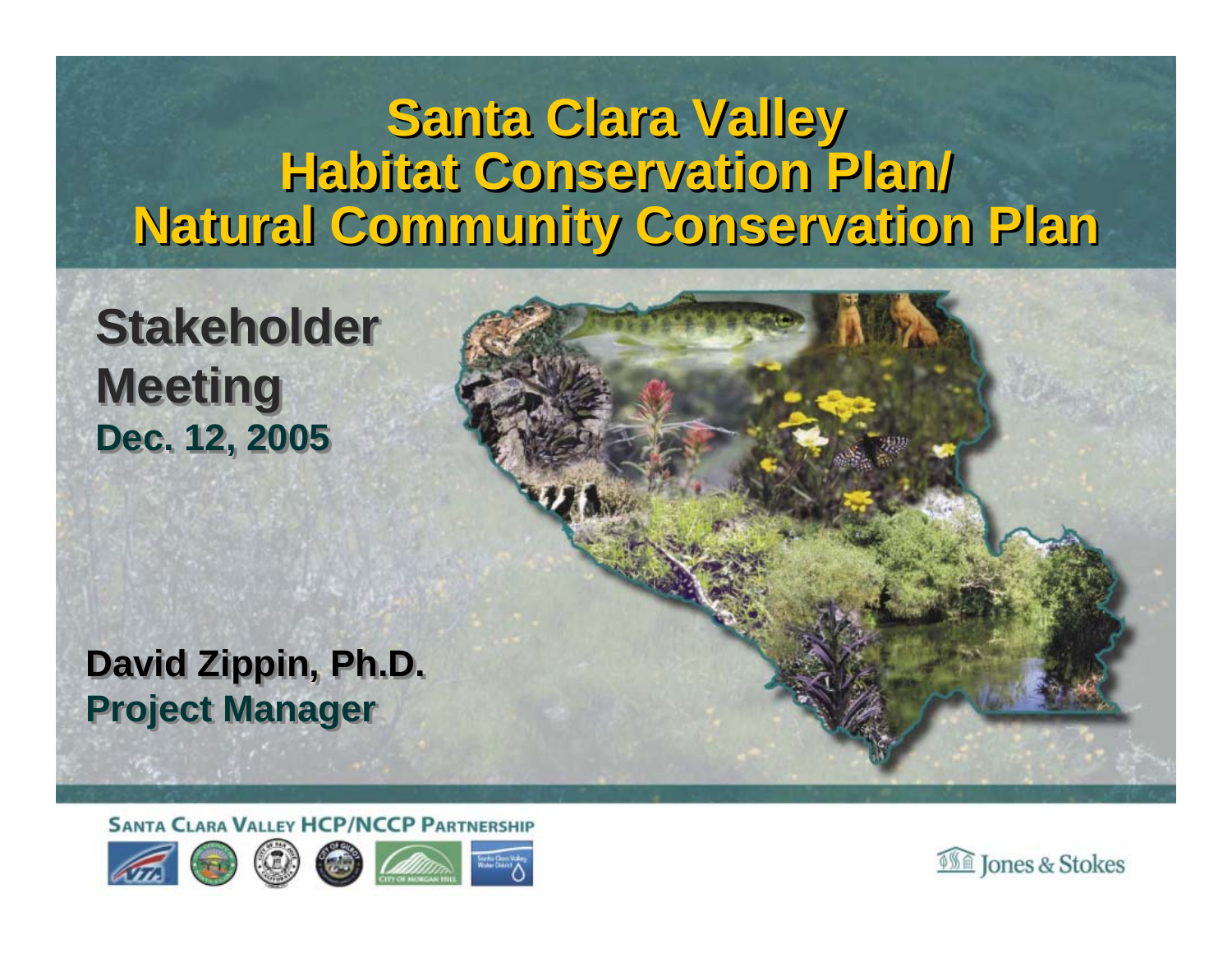# **Covered Activities Covered Activities**

- ◆ All actions that could result in take for which permit will be applicable
- Limit covered activities to those under control of **Permittees**
- ◆ Detailed list and description of actions v. general description of actions within geographic area
- ◆ Specific projects
- $\blacklozenge$ Ongoing operations or maintenance
- $\bullet$  Include restoration, habitat enhancement, monitoring
- ◆ May exclude activities or projects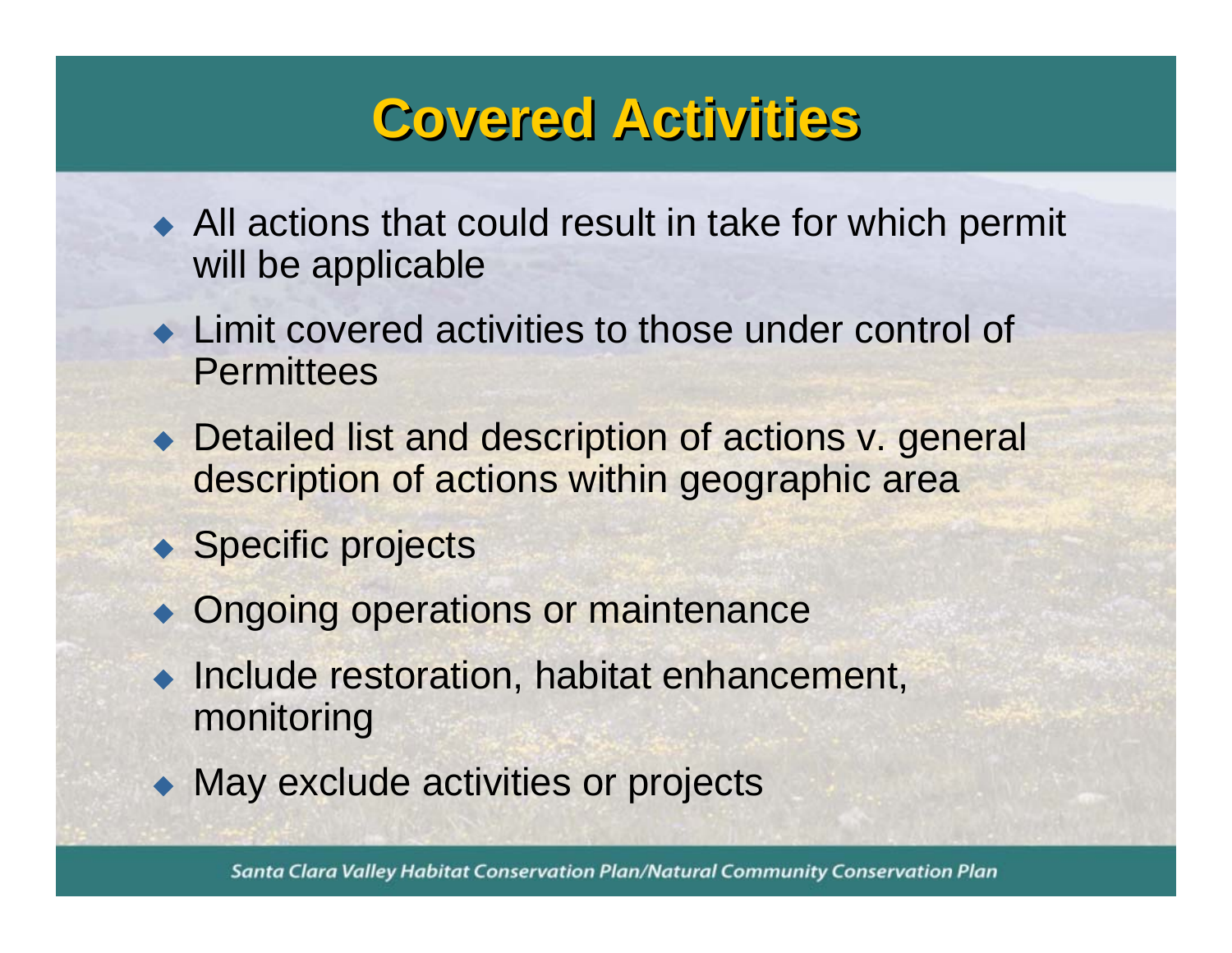#### **Covered Activities: Covered Activities: SCV HCP/NCCP Criteria SCV HCP/NCCP Criteria**

- **Location:** Occurs within study area
- **Timing:** Construction occurs within permit term
- ◆ Impact: Reasonable likelihood to take covered species
- ◆ **Definition:** We know enough about project for Plan
- ◆ **Practicability: Including activity will not result in** substantial delay or cost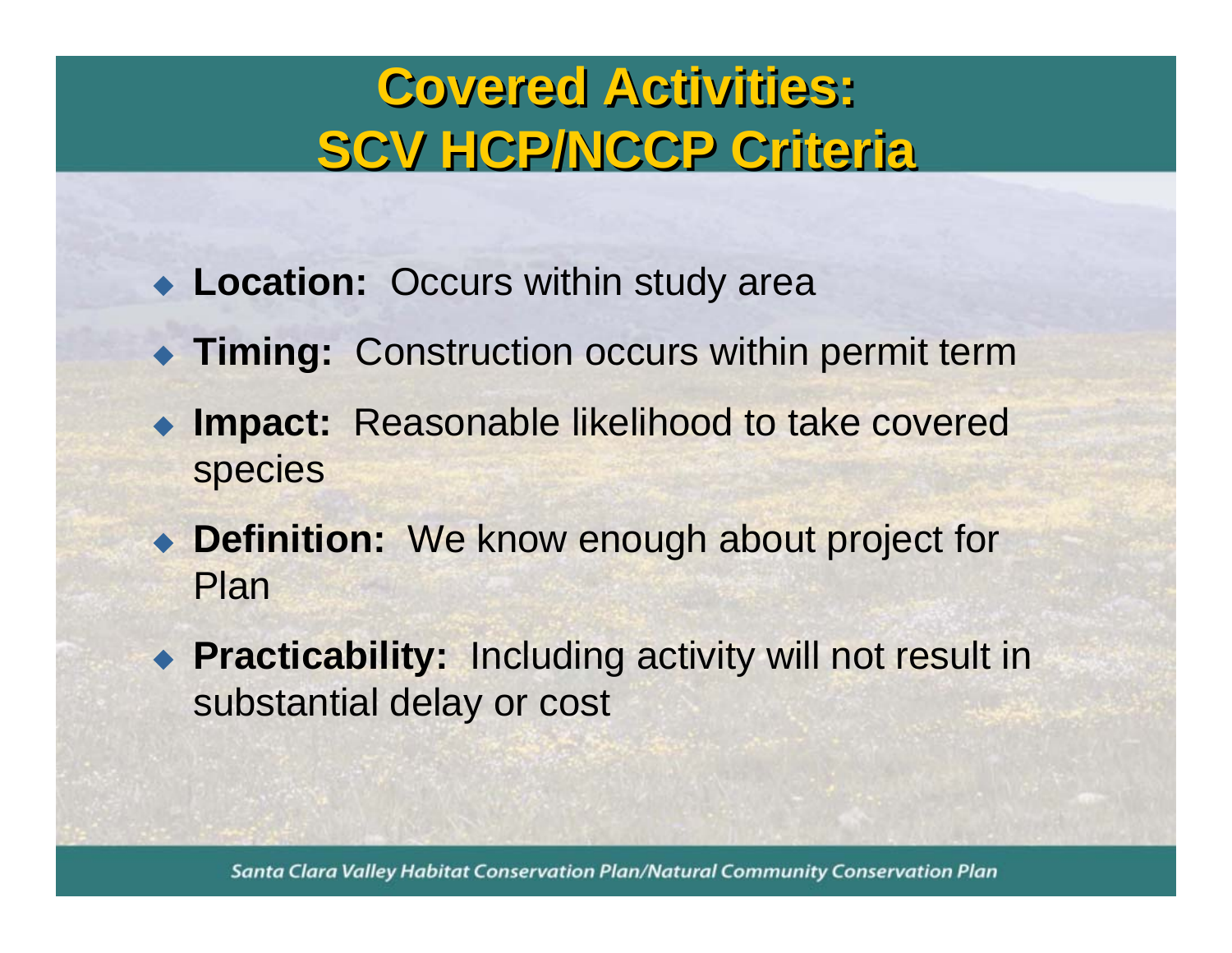## **Covered Activities: Covered Activities: SCV HCP/NCCP Preliminary List SCV HCP/NCCP Preliminary List**

#### ◆ Urban development

- $\bullet$ Any ground-disturbing activity within cities (or USB)
- ◆ Rural development (outside city limits or USB)
	- Rural residential development (e.g., ranchettes)
	- Construction of County roads
	- $\bullet$ Expansion of the San Martin Airport
	- Storm damage repair and prevention projects
	- Bridge repair and replacement
	- New recreation facilities and trails

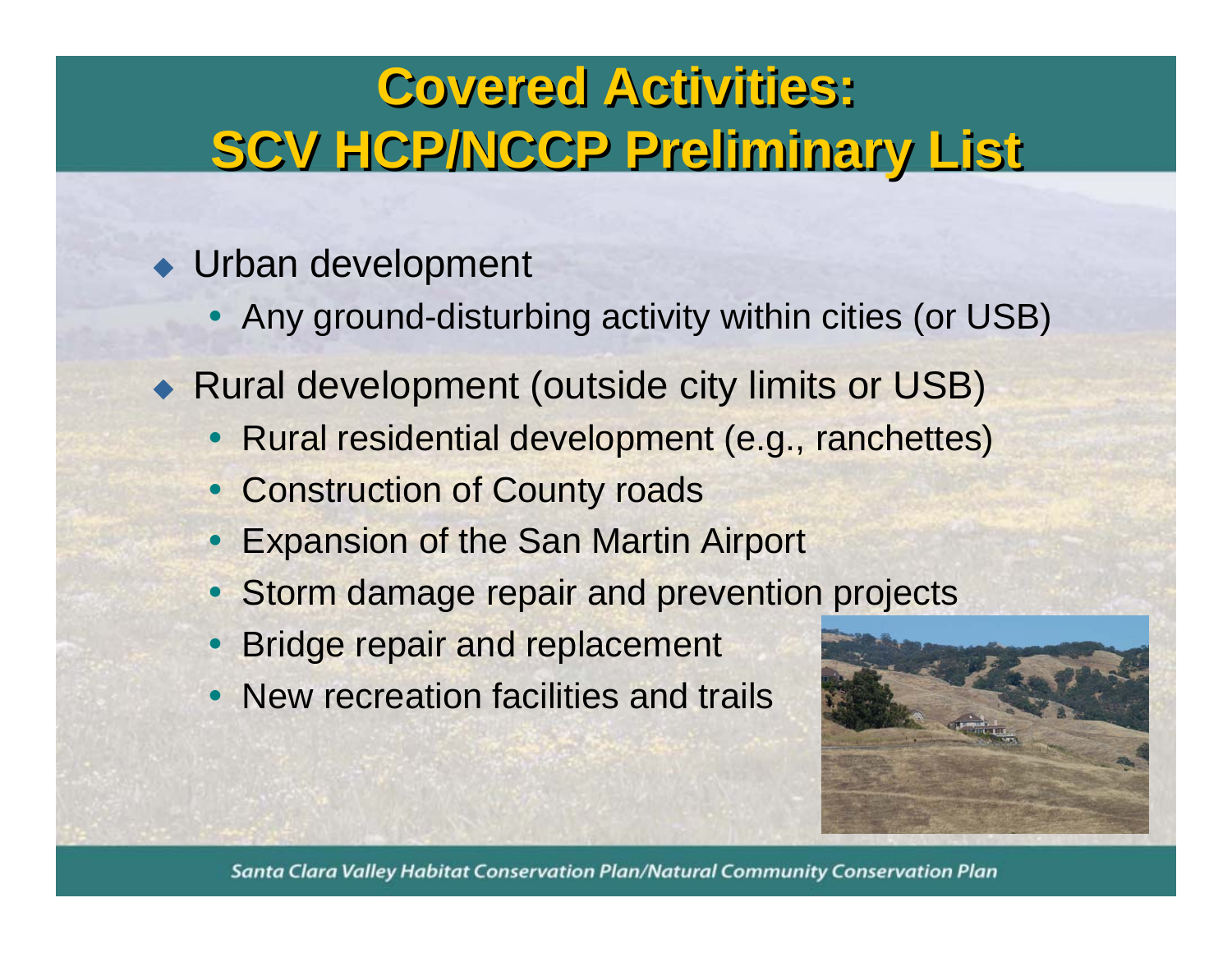# **Covered Activities: Covered Activities: SCV HCP/NCCP Preliminary List SCV HCP/NCCP Preliminary List**

- ◆ Activities within Streams
	- $\bullet$ Flood protection capital projects
	- Water utility capital projects
	- $\bullet$  Implementation of Coyote Valley Stream Stewardship Plan



- Implementation of the Fisheries Aquatic Habitat Collaboration Effort (FAHCE) in the study area
- Water utility/water supply operations & maintenance
- Stream maintenance for water supply and flood protection
- Water delivery contracts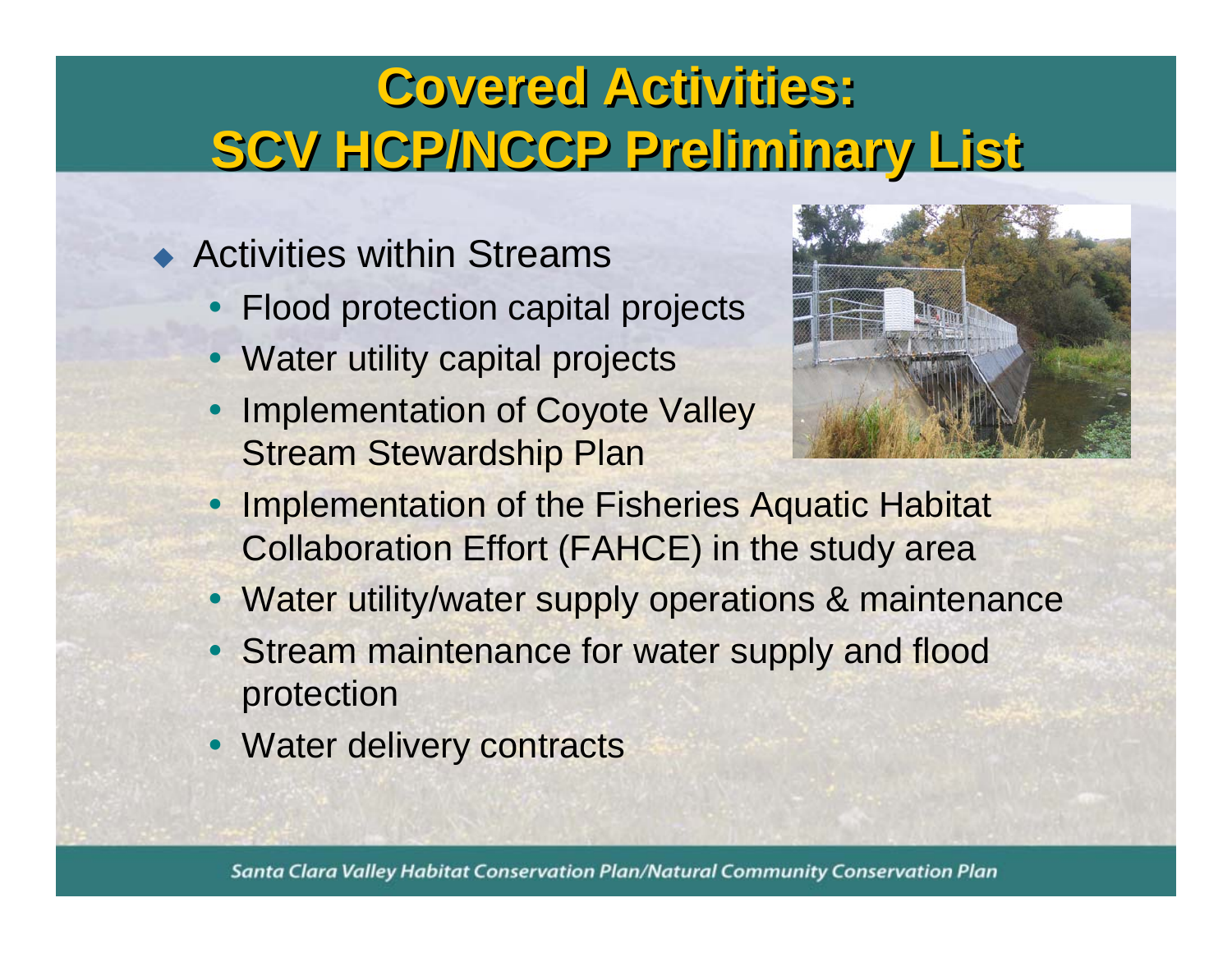# **Covered Activities: Covered Activities: SCV HCP/NCCP Preliminary List SCV HCP/NCCP Preliminary List**

◆ Rural operations and maintenance

- $\bullet$ Improvement and maintenance of County roads
- $\bullet$  Operation, maintenance, and management of County Parks
- Utility line or facility operation and maintenance
- Plan implementation
	- Management and monitoring in HCP/NCCP preserve system
	- Habitat restoration, enhancement
	- Facility construction and maintenance

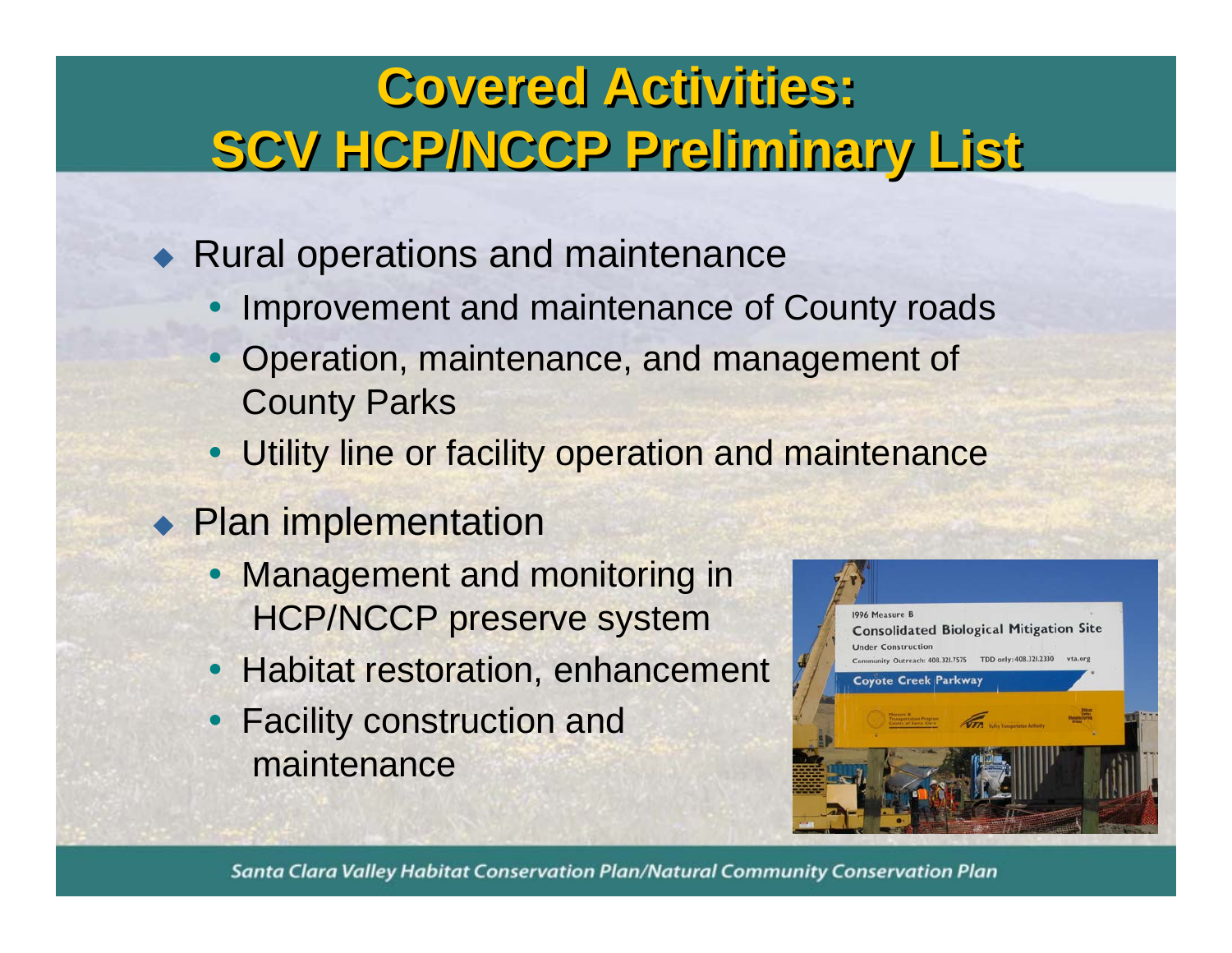# **Covered Activities: Key Issues Covered Activities: Key Issues**

- ◆ Cover ongoing agricultural activities?
- ◆ Cover neighboring landowner activities?
- ◆ Cover future speculative projects?
- ◆ Urban growth beyond current projections or General Plans?
- ◆ Consider analysis for CEQA/NEPA alternatives

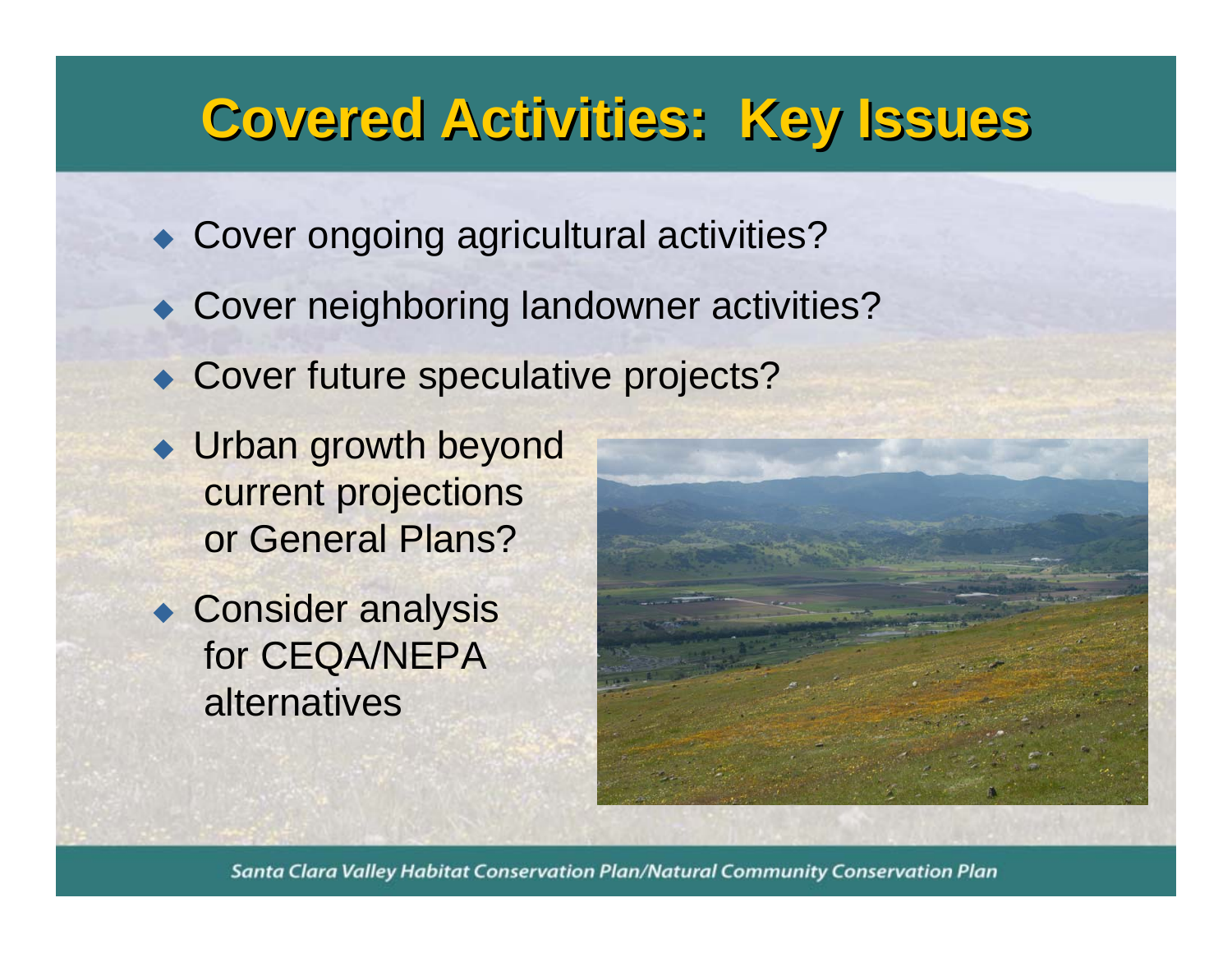# **Covered Activities: Next Steps Covered Activities: Next Steps**

- ◆ Refine list of covered activities
- ◆ Gather information regarding large projects planned outside urban areas
	- Major road projects
	- Water supply projects
	- Energy/utility projects
- Need basic information on general location, footprint, timing
- Determine which activities should be excluded from permits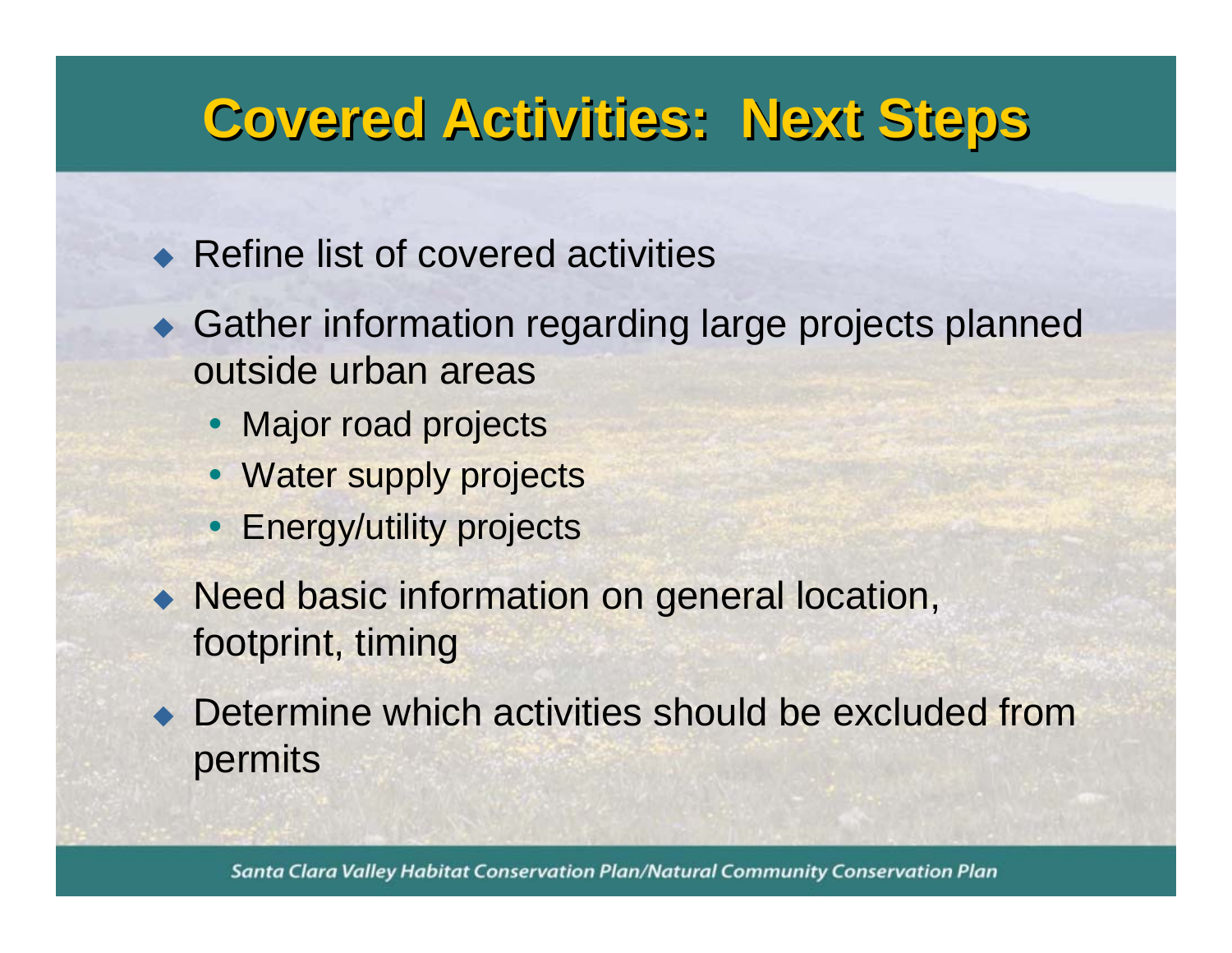#### ◆ Developed 4 criteria for selection

- $\bullet$ **Range:** In study area?
- **Status:** Listed or likely to become listed?
- $\bullet$ **Impact:** Will covered activities *take* species?
- **Data: Do we know enough about species?**
- ◆ Evaluated 137 special-status species
- ◆ List is preliminary—review by Wildlife Agencies, stakeholders, Science Advisors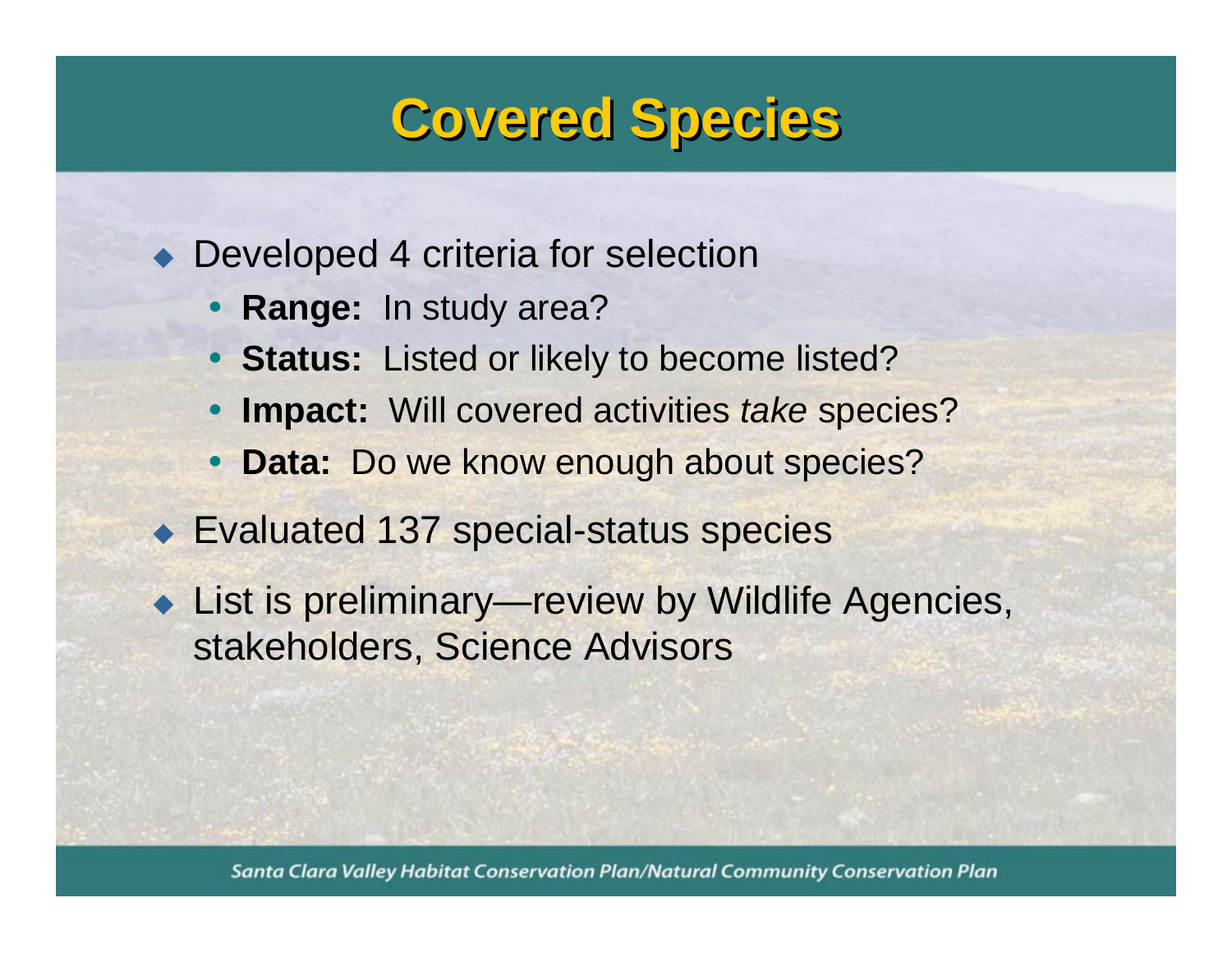#### Recommended 33 species be covered by Plan: 18 wildlife species

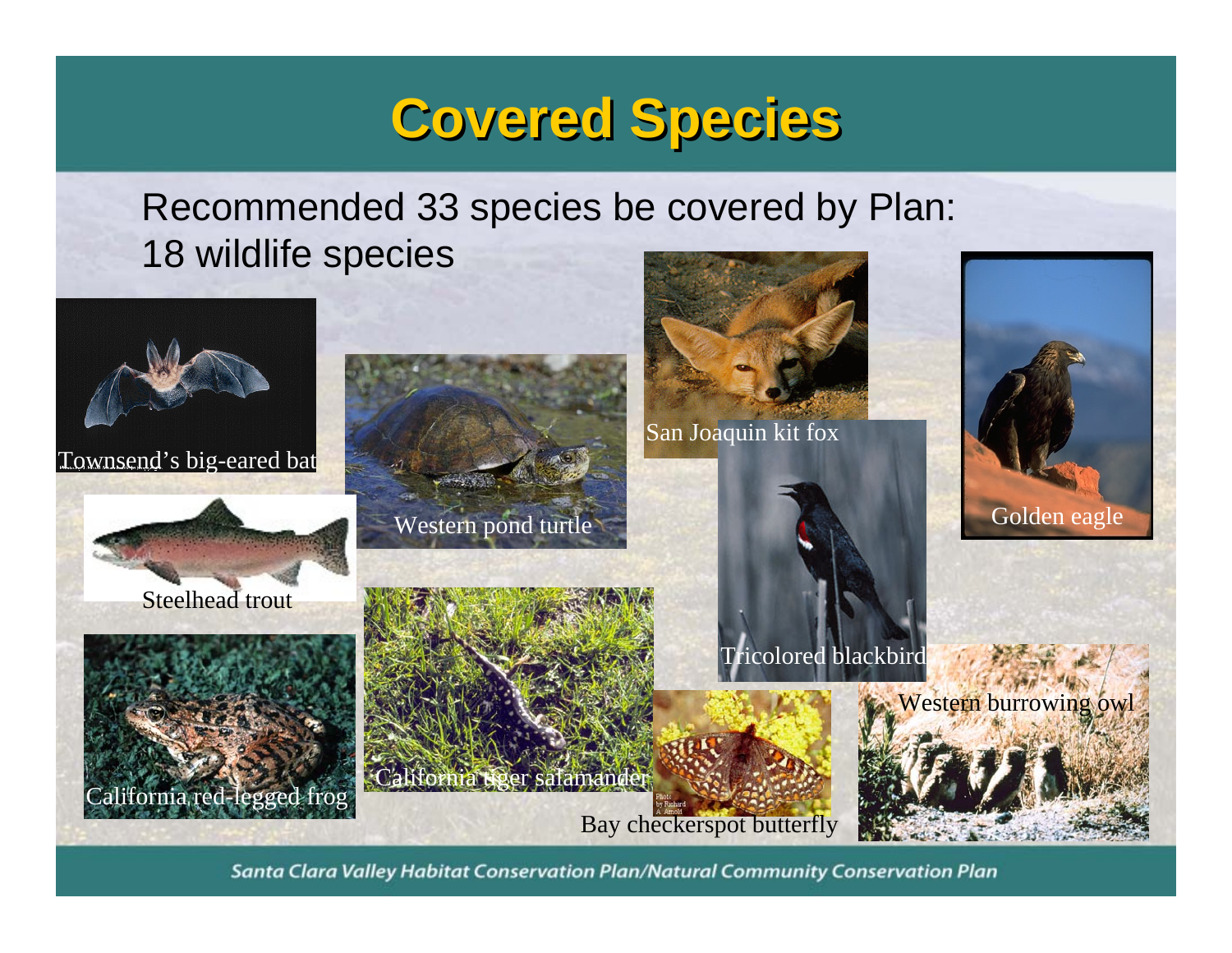#### 15 plant species









© 2003 Dean W m. Taylor



© 1999 California Academ y of Sciences







© 2 0 01 California Academy of Sciences

Santa Clara Valley Habitat Conservation Plan/Natural Community Conservation Plan

© 2002 Doreen L. Smith

Robust spineflower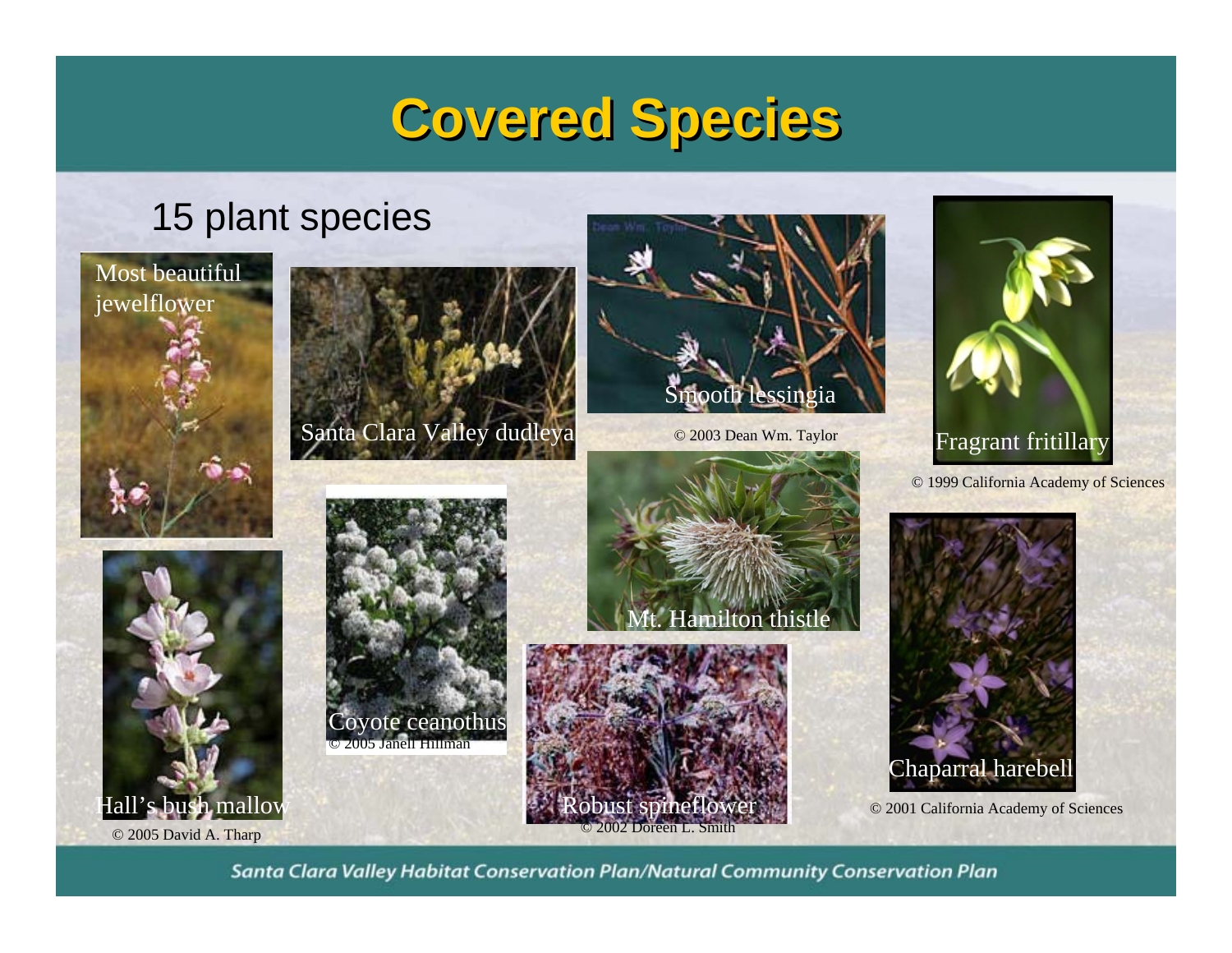- ◆ Other species addressed in Plan
	- No Take Species
	- No Direct Take Authorized
		- ¬ Fully Protected species
		- + MBTA species
	- Species used in conservation analysis
	- Incidental benefits to many species
- ◆ "CEQA" species
- The list dilemma